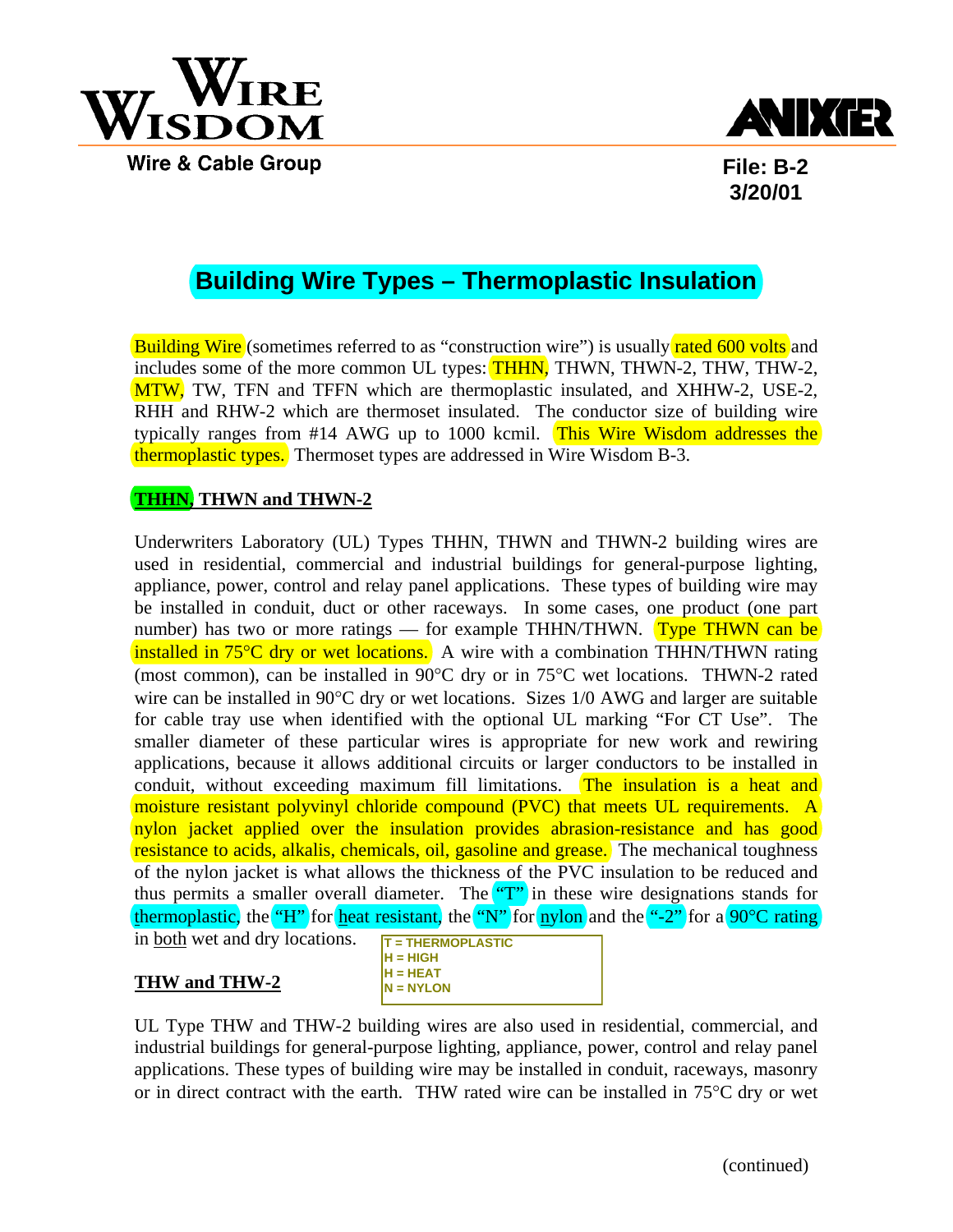locations in accordance with the National Electrical Code (NEC). THW-2 rated wire can be installed in both 90°C dry or wet locations. The combination insulation/jacket is a heat and moisture resistant polyvinyl chloride compound (PVC) that meets UL requirements. The "W" in the designation stands for water-resistant.

### **MTW**

Type MTW wire is used for wiring of machine tools, internal wiring of appliances and control circuits at voltages not exceeding 600 volts. This type of wire can be installed in 90<sup>o</sup>C dry or 60<sup>o</sup>C wet locations. The insulation is a heat and moisture resistant polyvinyl chloride compound (PVC) that meets the UL requirements. The letters "MTW" stand for machine tool wire.

### **TW**

Type TW building wire is used in residential, commercial and industrial buildings for general-purpose lighting, appliance, power, control and relay panel applications. This type of wire may be installed in conduit, duct or other raceways. UL Type TW wire can be installed in 60°C dry or wet locations. TW rated building wire is also suitable for installations in ambient temperatures down to -10°C. The insulation is a heat and moisture resistant polyvinyl compound (PVC) that meets UL requirements.

### **TFN and TFFN**

Type TFN and TFFN wires are recommended in most types of industrial and commercial applications where fixture wires are required. These types of wire can be installed in 90°C dry locations. The insulation is a heat resistant polyvinyl compound (PVC) that meets UL requirements. The nylon jacket is abrasion-resistant and has good resistance to acids, alkalis, chemicals, oil, gasoline and grease. The first "F" in the type designation stands for fixture wire, the second "F" for flexible.

CB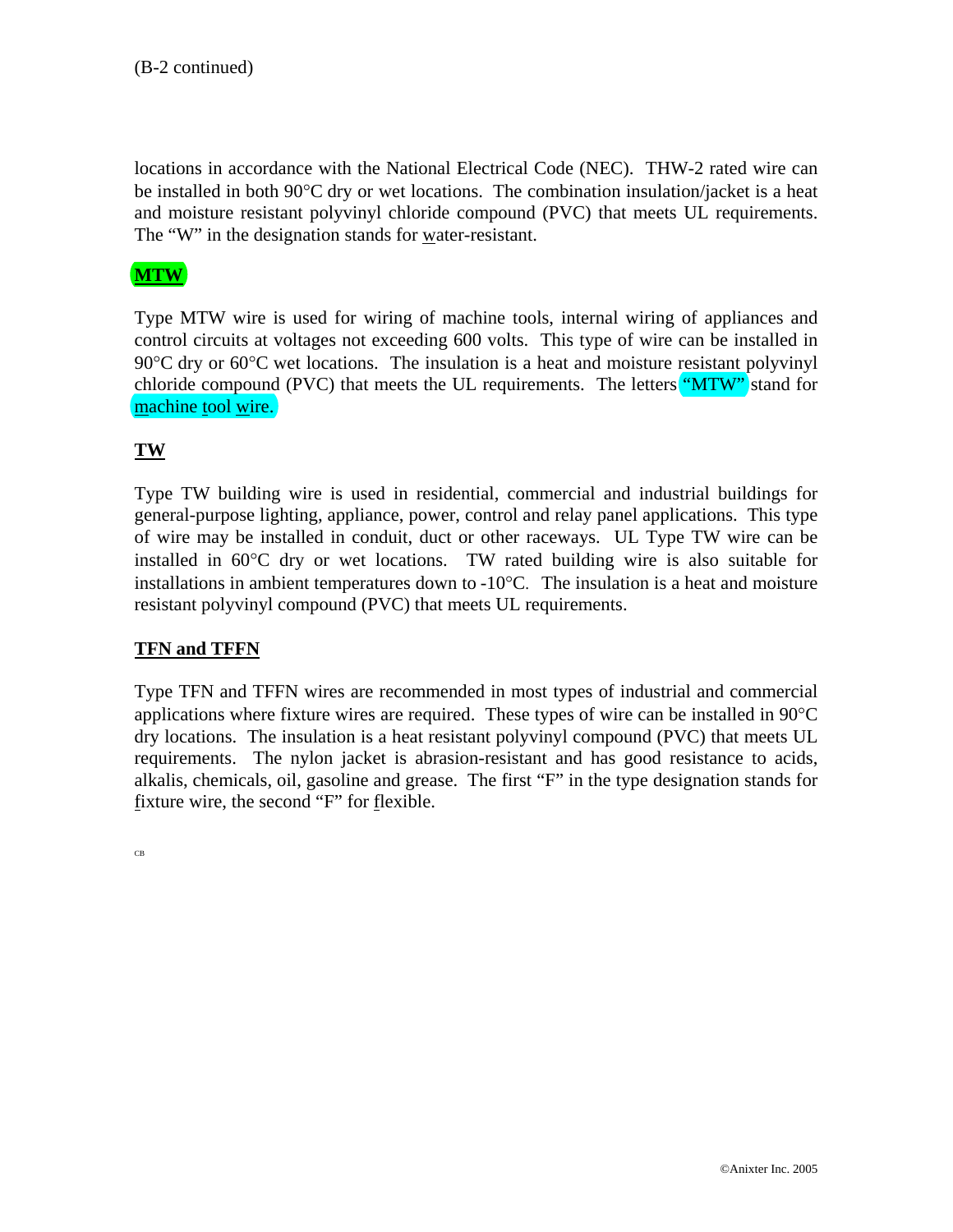# **Wire - THHN Type and MTW Type**



**139100905440 THHN10GYL**



**106101401440 THHN4BK**



**187100602440 MTW16WH**



PLC Overview DL05/06 PLC DL105 PLC DL205 PLC DL305 PLC DL405 PLC Field I/O

Software C-more HMIs Other HMI

AC Drives

Motors

Steppers/ Servos

Motor Controls Proximity **Sensors** 

Photo Sensors

Limit Switches Encoders

**Current** Sensors Pushbuttons/ Lights Process

Relays/ **Timers** Comm.

TB's & Wiring Power

**Circuit Protection** Enclosures

Appendix

Part Index

**187100902440 MTW10WH**

The Terms<br><mark>Type</mark> THHN <mark>building wire is intended for</mark> general purpose applications as defined by the National Electrical Code (NEC). It is appropriate for new construction or rewiring for 600-volt applications. When used as type THHN, the conductor is suitable for use in wet or dry locations at temperatures not to exceed 90°C or not to exceed 75°C in oil or coolants. When used as type MTW, the conductor is suitable for use in dry locations at 90°C, or not to exceed 60°C in wet locations or where exposed to oils or coolants.

Type MTW conductors are primarily used in control cabinets, in machine tool applications and appliance wiring applications at temperatures -25°C to 90°C. They comply with the National Electrical Code (NEC) and NFPA Standard 79. Voltage rating for all applications is 600 volts.

### **Features**

## Features **Conductors**

- THHN: stranded, uncoated copper conductors per ASTM-B3, ASTM-B787 and ASTM-B8
- MTW: bare, annealed copper per ASTM-B3, -B8 and -B787

### **Insulation**

Color-coded, Polyvinyl Chloride (PVC) heatand moisture-resistant, flame-retardant compound per UL 1063 and UL 83

### **Jacket**

THHN: tough, polyamide, Nylon outer covering per UL 1063 and UL 83 . Slick Nylon outer jacket for easy pulling

VW-1 rated 14 AWG - 1 AWG 1/0 AWG and larger is rated for CT (cable tray) use. 6 AWG and larger is rated for sunlight resistance in all colors. All sizes are rated "gasoline and oil resistant II."

### **Standards and Agency Approvals**

- UL Standard UL 83, UL 1063, UL 758 , UL file: E156879 and E123774
- AWM Spec 1316, 1317, 1318, 1319, 1320, 1321
- ASTM Stranding Class B3, B8, B787
- Federal Specification A-A-59544
- CSA C22.2 No. 75, UL E156879 and E123774
- NEMA WC70/ICEA S-95-658





**MTW Type**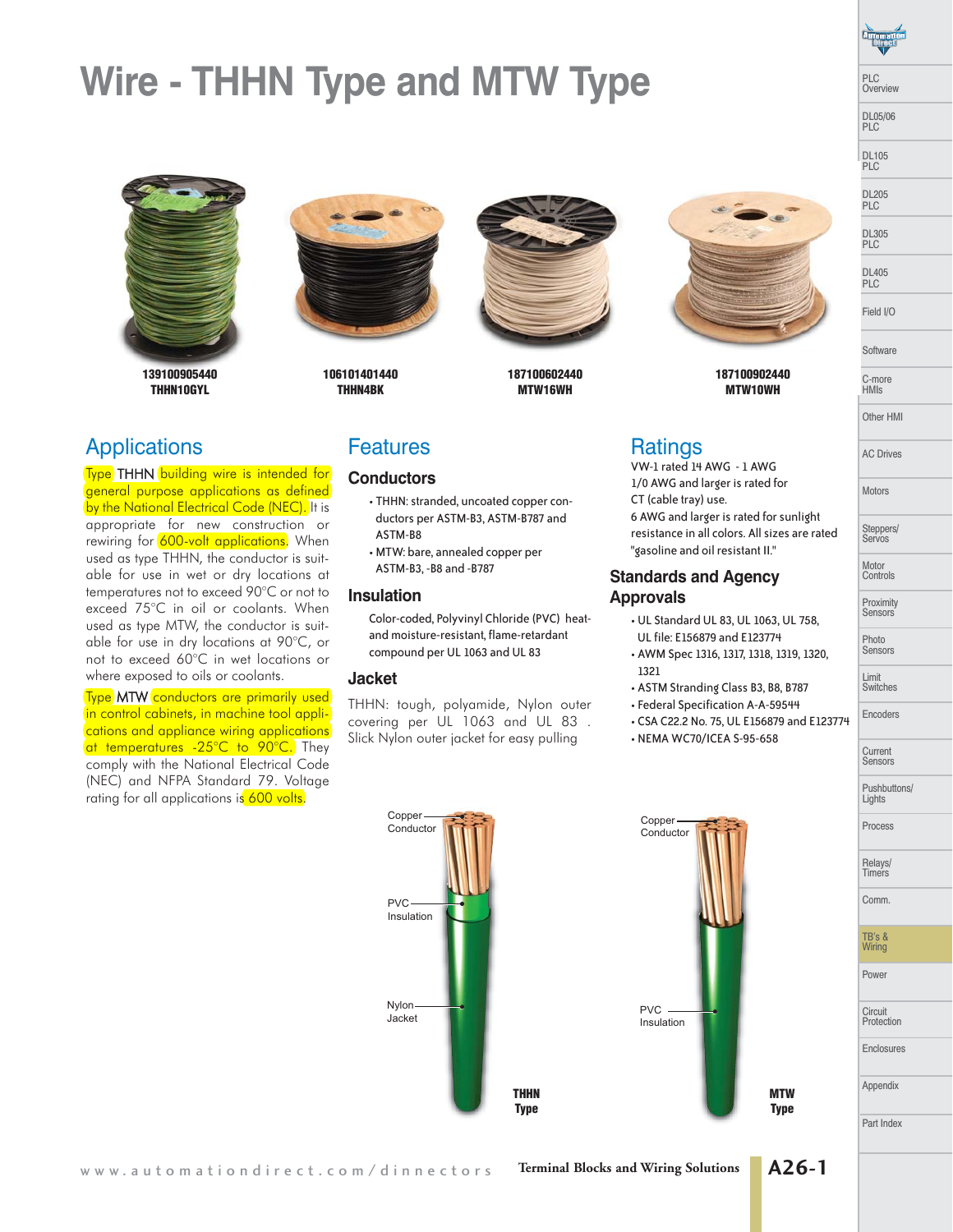# **Wire - THHN Type**

| <b>Type THHN Wire Specifications</b>                                                                                                                          |           |                                                   |                 |                                     |                                                         |      |                                                       |               |              |      |            |
|---------------------------------------------------------------------------------------------------------------------------------------------------------------|-----------|---------------------------------------------------|-----------------|-------------------------------------|---------------------------------------------------------|------|-------------------------------------------------------|---------------|--------------|------|------------|
| <b>Size</b><br>(AWG or kcmil) Strands                                                                                                                         | Number of | <b>Cross-sectional</b><br>Area (mm <sup>2</sup> ) | <i>(inches)</i> | <b>Insulation Thickness Overall</b> | <b>Allowable</b><br><b>Outside Diameter Ampacities*</b> |      | Approximate Standard<br><b>Weight (lbs) Packaging</b> |               |              |      |            |
|                                                                                                                                                               |           |                                                   | <b>PVC</b>      | <b>Nylon</b>                        | $(inches)$ (mm)                                         |      | $60^{\circ}C$                                         | $75^{\circ}C$ | $90^\circ C$ |      | spool/reel |
| 14                                                                                                                                                            | 19        | 2.08                                              | 0.015           | 0.004                               | 0.109                                                   | 2.77 | 15                                                    | 15            | 15           | 7.8  |            |
| 12                                                                                                                                                            | 19        | 3.31                                              | 0.015           | 0.004                               | 0.127                                                   | 3.23 | 20                                                    | 20            | 20           | 11.7 |            |
| 10                                                                                                                                                            | 19        | 5.26                                              | 0.020           | 0.004                               | 0.160                                                   | 4.07 | 30                                                    | 30            | 30           | 18.7 | 500'       |
| 8                                                                                                                                                             | 19        | 8.37                                              | 0.030           | 0.005                               | 0.212                                                   | 5.39 | 40                                                    | 50            | 55           | 31.4 |            |
| 6                                                                                                                                                             | 19        | 13.3                                              | 0.030           | 0.005                               | 0.248                                                   | 6.30 | 55                                                    | 65            | 75           | 48.5 |            |
| 4                                                                                                                                                             | 19        | 21.2                                              | 0.040           | 0.006                               | 0.317                                                   | 8.06 | 70                                                    | 85            | 95           | 75.4 |            |
| *Note: Allowable ampacity shown above is per the 2005 National Electrical Code. The above data is approximate and subject to normal manufacturing tolerances. |           |                                                   |                 |                                     |                                                         |      |                                                       |               |              |      |            |

**Type THHN Wire Catalog Number**  $|$  Color **Gauge**  $|$  Part Number **Description Length Approx. Weight Price THHN14BK Black** 14 AWG **106100701440** Type THHN copper wire, 19 strands, 600 Volts **THHN14OR** Orange **106100707440** <---> 500' 7.8 lbs.  $\rightarrow$ **THHN14WH** White **106100702440** <---> **THHN14RD** Red **106100703440** <---> **THHN14BL** Blue **106100704440** <---> **THHN14GN** Green **106100705440** <---> **THHN14YL** Yellow **106100706440 106100706440 THHN14BR** Brown **106100708440** <---> **THHN14PK** Pink **106100709440** <---> **THHN14PL** Purple **106100710440** <---> **THHN14GY** Gray **106100711440 Construction of the Construction of the Construction of the Construction of the Construction of the Construction of the Construction of the Construction of the Construction of the Constructi THHN14TN** Tan **106100712440 Tan <b>106100712440 THHN14GYL** Green/Yellow stripe **139100705440 CONSIDENTIAL CONSIDER A SCHOOL CONSIDERED ASSESSED. THHN12BK** Black 12 AWG **106100801440 THHN12GN** Green (12 AWG) **106100805440** Type THHN copper wire, 19 strands, 600 Volts (500<sup>°</sup> 11.7 lbs <sup><---></sup> <---> **THHN12WH White 106100802440 (2009) THHN12RD** Red **106100803440** <---> **THHN12BL** Blue **106100804440** <---> **THHN12YL** Yellow **106100806440** <---> **THHN12OR** Orange **106100807440** <---> **THHN12BR** Brown **106100808440** <---> **THHN12GY** | Gray **106100811440 | International Constant of the set of the set of the set of the set of the set o THHN12GYL** Green/Yellow stripe **139100805440 CONSUMPTER CONSUMPTER AND RELATED AT A SCHOOL CONSUMPTER CONSUMPTER CONSUMPTER A SCHOOL CONSUMPTER CONSUMPTER CONSUMPTER <b>CONSUMPTER THHN10BK** Black 10 AWG **106100901440 THHN10YL** Yellow (10 AWG) | 106100906440 | Type THHN copper wire, 19 strands, 600 Volts | | 18.7 lbs | <---> <---> **THHN10WH** White **106100902440** <---> **THHN10GN** Green **106100905440 Construction of the state of the state of the state of the state of the state of the state of the state of the state of the state of the state of the state of the state of the state of the THHN10OR** Orange **106100907440 COMBINE 106100907440 THHN10BN** Brown **106100908440** <---> **THHN10GYL** Green/Yellow stripe **139100905440** <---> **THHN8BK Black** 8 AWG **106101001440** Type THHN copper wire, 19 strands, 600 Volts 31.4lbs **THHN8GN** Green **106101005440** <--->  $\leftarrow$ **THHN8GYL** Green/Yellow stripe **139101005440** <---> **THHN6BK** Black 6 AWG **106101201440** Type THHN copper wire, 19 strands, 600 Volts 48.5 lbs <---> **THHN4BK** Black 4 AWG 1061014400 Type THHN copper wire, 19 strands, 600 Volts 75.4 lbs <--->